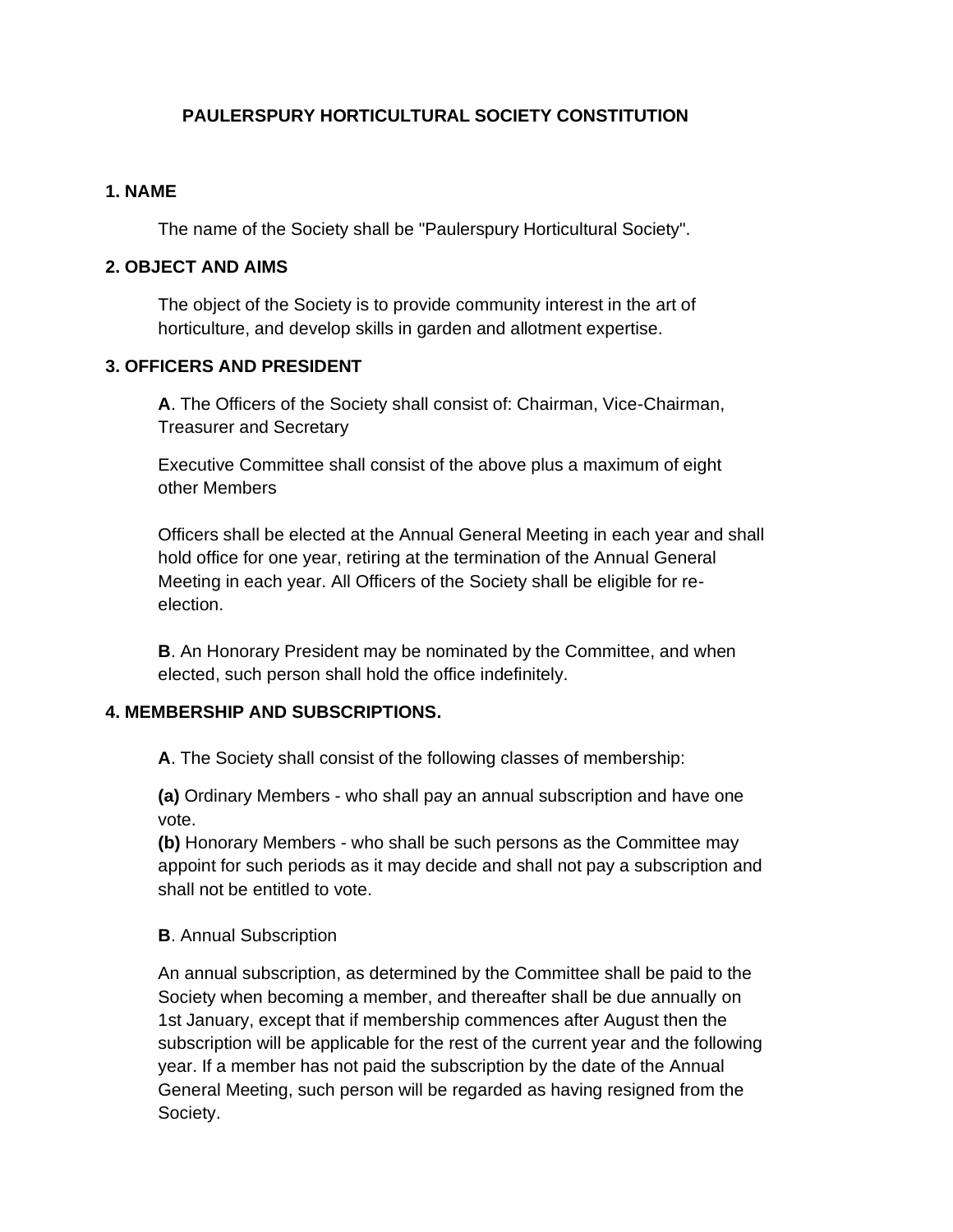## **5. COMMITTEE**

**A**. General Committee

**(a)** The affairs and business of the Society shall be managed by the Committee.

**(b)** The Committee may co-opt members to the Committee.

**(c)** The Committee shall meet as many times as necessary, but not less than four times during the year, for the proper conduct of the Society, reasonable notice of the meeting being given to the members of the Committee by the Secretary. At meetings the Chairman or Vice-Chairman, or in their absence a Chairman to be elected by those present, shall preside.

**(d)** Voting shall be by show of hands. In the case of equality of votes the Chairman shall have a second and casting vote.

**(e)** A quorum shall consist of up to 50% of the elected Committee Members present at a meeting.

## **B**. Duties and Powers

**(a)** The Committee shall manage the affairs and business of the Society according to the Constitution and shall have the power to incur and meet such expenses as may become necessary.

**(b)** The Executive Committee shall ensure that accounts are kept and that an audited Statement of Income and Expenditure for the year ending 31st

December, together with a statement of the Society's assets and liabilities, is presented to members at the Annual General Meeting.

**(c)** The Executive Committee shall ensure that minutes of all meetings are kept.

**(d)** The Executive Committee shall formulate all matters of policy and finance for presentation at meetings.

### **6 MEETINGS**

**A.** Annual General Meeting/Special General Meeting.

**(a)** An Annual General Meeting of the Society shall be held no later than the 30th April of each year. The Secretary shall, at least fourteen days before the date of such meeting, send to each member notice thereof and the business to be brought forward at the meeting.

**(b)** No business except the passing of Accounts, Election of the Committee and two Honorary Auditors, and any business that the Committee may order to be inserted in the notice convening the meeting shall be discussed at such meeting unless notice thereof is given, in writing by a member entitled to vote, to the Secretary at least fourteen days before the date of the Annual General Meeting.

**(c)** The Committee may at any time, upon giving twenty-one days' notice in writing, call a Special General Meeting of the Society for any special business,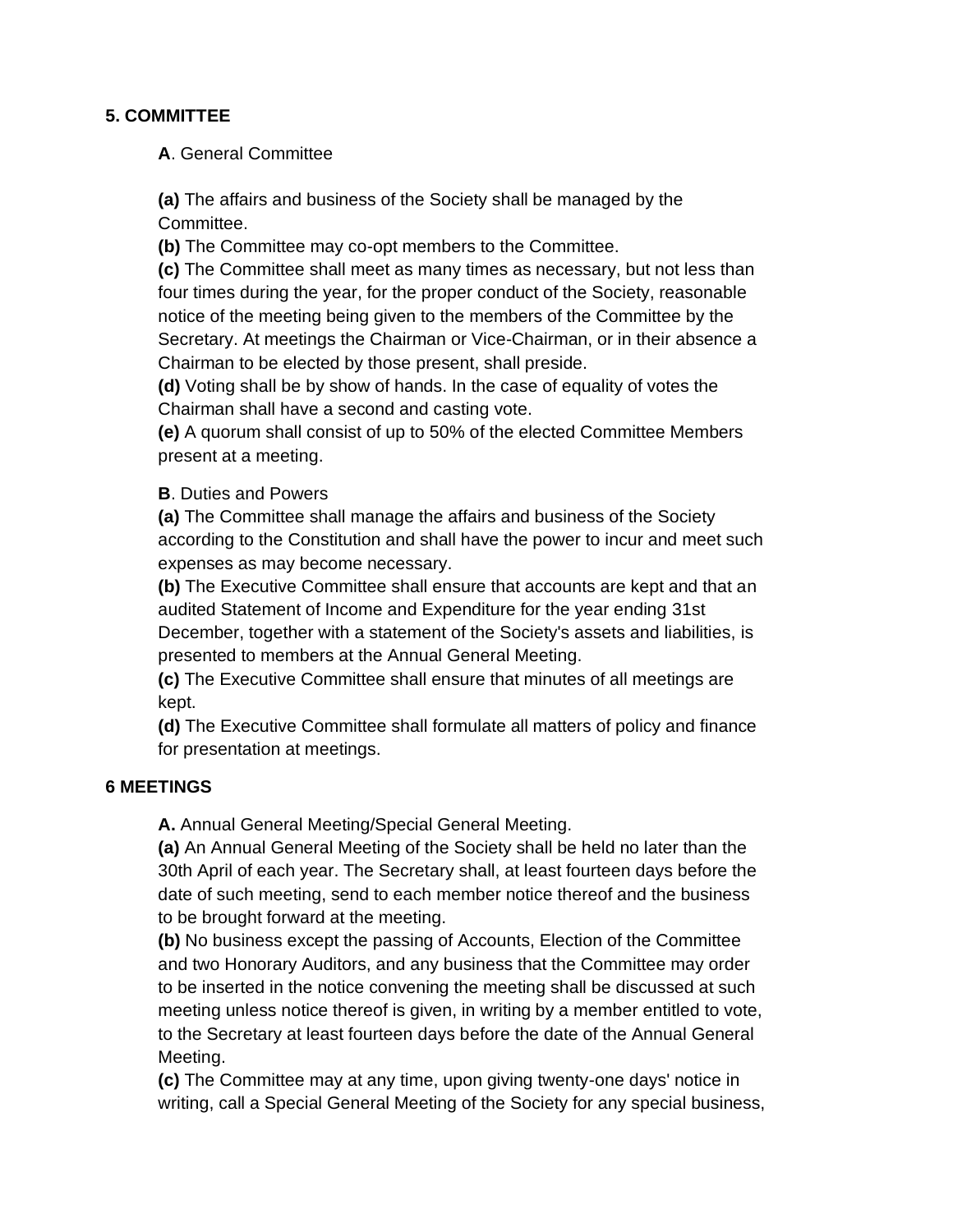the nature of which shall be stated in the summons convening the meeting and the discussion at such meeting shall be confined to the business stated in the notice sent to members.

**(d)** Fifteen members entitled to vote and personally present shall form a quorum at a General Meeting of the Society.

**(e)** The Committee shall similarly call a Special Meeting upon a written request addressed to the Secretary and supported by at least twenty members. The agenda at such meeting shall be confined to the business stated in the notice sent to members, and shall be convened within a reasonable time following receipt of the requisition.

**(f)** No motion at a members' Special Meeting may be carried unless supported by a majority of the membership present at the meeting and entitled to vote.

**(g)** At every meeting of the Society, the Chairman or Vice-Chairman, or in their absence a Chairman elected by those present, shall preside. **(h)** Resolutions and nominations for election to the Committee shall be given to the Secretary before the Annual General Meeting and shall include the signature of the proposers, seconders and nominee.

**B**. Election and Appointment of Officers, Auditors and Honorary President **(a)** All members of the Committee shall retire at each Annual General Meeting and shall be eligible for re-election.

**(b)** If the number of candidates, duly proposed and seconded, shall exceed the number of vacancies to be filled, the election at the Annual General Meeting shall be by ballot.

**(c)** If the number of candidates for election is equal to or less than the number of vacancies to be filled then all candidates shall be deemed to be elected if a majority of those present at the Annual General Meeting and entitled to vote, vote in favour of such election.

**(d)** If for any reason, a casual vacancy shall occur, the Committee may co-opt a member of the Society to fill such a vacancy until the next Annual General Meeting.

**(e)** Two Honorary Auditors, who shall be members of the Society, shall be elected by show of hands at the Annual General Meeting, and shall be eligible for re-election.

**(f)** An Honorary President shall be elected by show of hands at the Annual General Meeting, such title to be held indefinitely once appointed. The holder may attend Committee Meetings but will have no vote.

### **C.** Voting

**(a)** Only Members shall vote at any meeting of the Society.

**(b)** Members may nominate in writing to the Secretary another member to exercise a proxy vote on their behalf. Voting shall be by show of hands (with proxy votes to be taken into account).